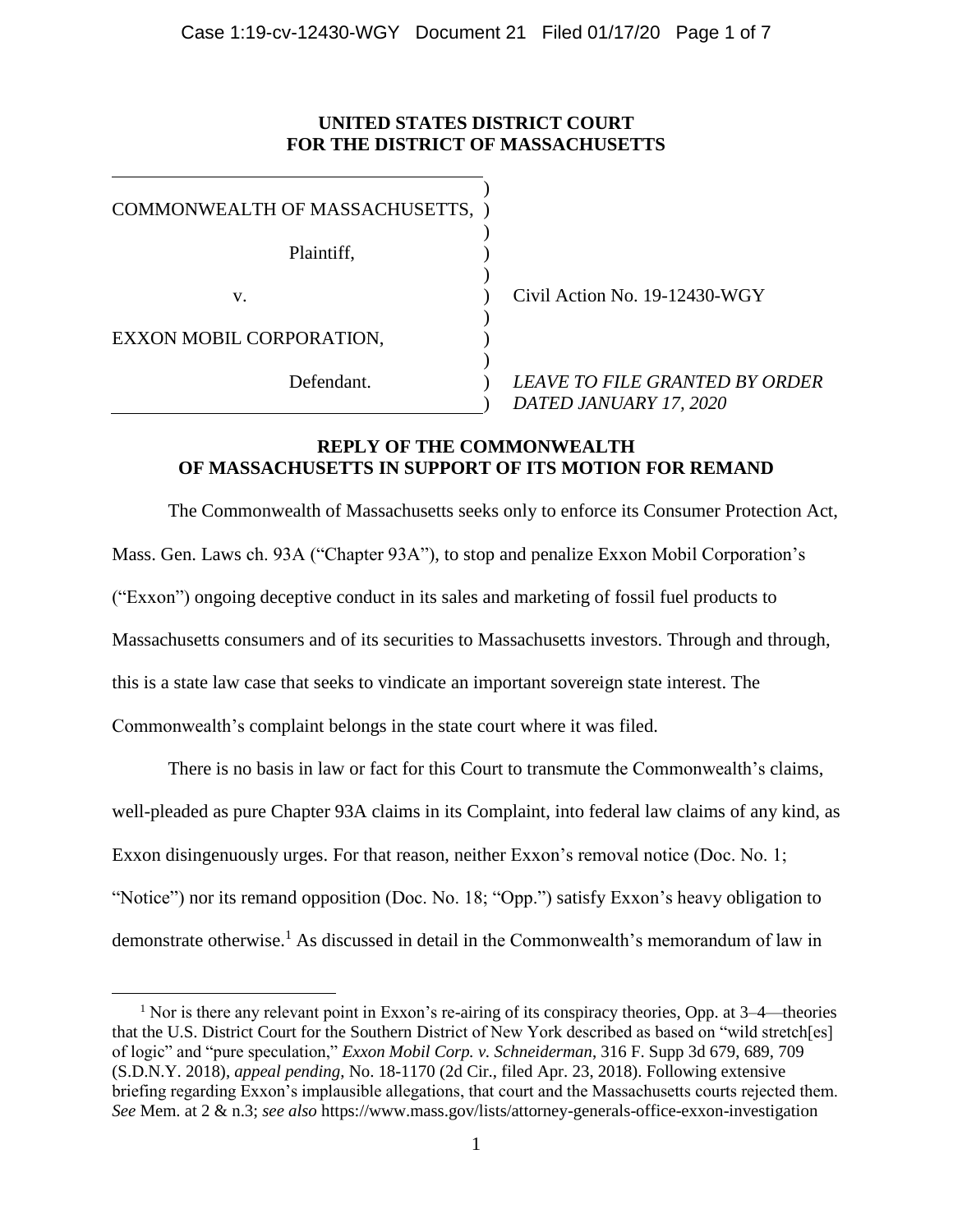#### Case 1:19-cv-12430-WGY Document 21 Filed 01/17/20 Page 2 of 7

support of its remand motion (Doc. No. 14, "Mem."), none of Exxon's asserted grounds for federal jurisdiction—not *Grable* jurisdiction, *Grable & Sons Metal Prods., Inc. v. Darue Eng'g & Mfg*., 545 U.S. 308 (2005); not federal common law; not the Federal Officer Removal statute, 28 U.S.C. § 1442(a)(1) ("FORS"); and not the Class Action Fairness Act, 28 U.S.C. § 1332(d)(2) ("CAFA")—provide a basis for removal here. As the settled precedent described in the Commonwealth's opening memorandum dictates, this Court should enter an order remanding this case to state court. The Commonwealth provides this brief reply to Exxon's opposition to address Exxon's primary and deeply flawed characterization of the Commonwealth's state law causes of action in this case.

Exxon's central arguments falter immediately because they are all based on the same false and misleading premise—repeated *ad nauseum*—that the Commonwealth's claims seek "to stop [Exxon] from producing and selling fossil fuels." Opp. at 1. But Exxon knows that is not true—and acknowledges, as it must, that the Commonwealth's consumer claims in fact "relate to alleged consumer deception in connection with [Exxon's] sale of its fossil fuel products." *Id.* at 2.<sup>2</sup> Indeed, much like the suits by state attorneys general against tobacco companies that misled the public about the health risks of smoking, the Commonwealth's suit seeks, *inter alia*, to enjoin Exxon from making false and misleading representations in its sales and marketing materials to Massachusetts consumers and investors.

<sup>(</sup>compiling federal and state court filings in litigation regarding Commonwealth's civil investigative demand). Rather, the Court must determine here whether the *Commonwealth's* allegations about *Exxon's* violation of Chapter 93A provide a legitimate basis for removal in the face of the Commonwealth's prerogative as a sovereign state to pursue its state law claims in state court.

 $2$  Exxon presents virtually no argument that removal of the Commonwealth's investor claims is proper and has therefore effectively conceded that issue; indeed, Exxon's primary mention of the investor claims implies that, absent the consumer claims, removal of the investor claims would not be proper. *See*  Opp. at 2 n.2.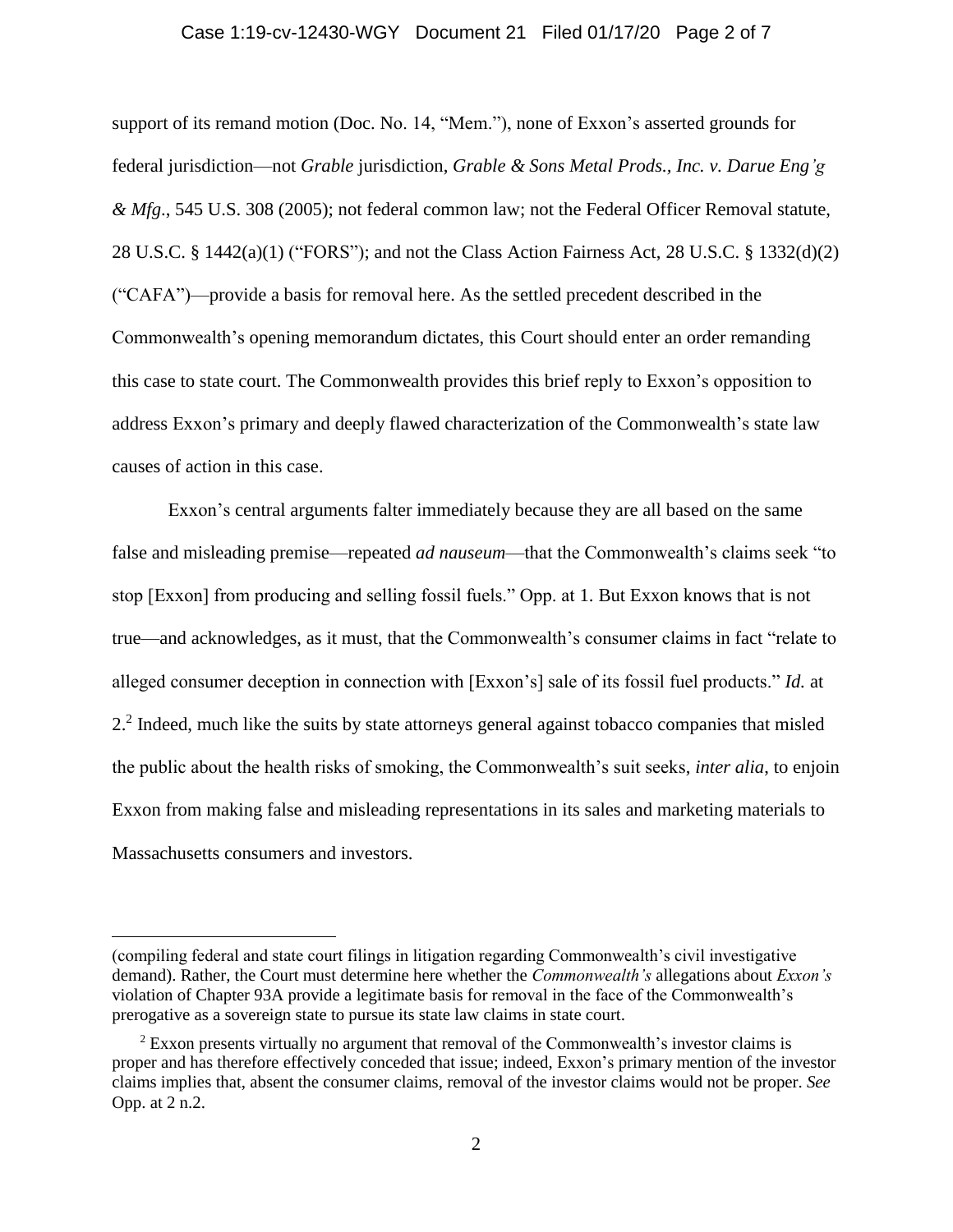When the Commonwealth's allegations and claims are read as the Commonwealth

actually wrote them and not as contorted by Exxon in its desperate attempt to defeat remand, it is clear that the "federal issues" Exxon has concocted to trigger *Grable* jurisdiction 3 and support its arguments that the Complaint arises under federal common law and is subject to removal under FORS,<sup>4</sup> are bogus, and Exxon's case for removal jurisdiction necessarily collapses.

Undeterred by the actual allegations and claims in the Commonwealth's well-pleaded Complaint, Exxon reiterates its unsupported refrain throughout its remand opposition by mischaracterizing the outcomes sought in the Complaint. 5 Indeed, the Court will search the Complaint in vain for any support for Exxon's perverse account of the Commonwealth's

 $\overline{a}$ 

<sup>4</sup> Exxon vaguely states, without ever saying what specific federal statute or federal common law would apply to the Commonwealth's claims, that this case, "is inextricably tied to uniquely federal interests involving foreign affairs, energy policy, and environmental regulation," Opp. at 6; "attempts to supplant delicate international negotiations regarding climate and energy policy," *id.* at 7; has "implications for federal energy, economic, and environmental regulatory policy," *id.* at 9; "sits at the intersection of federal energy and environmental regulations, while necessarily implicating foreign policy and national security considerations," *id.* at 10; "'would require that conduct subject to an extensive federal permitting scheme is in fact subject to implicit restraints that are created by state law,'" *id.*; is an "implicit and collateral attack on federal decisions regarding climate change," *id.* at n.11; "implicitly challenges" federal "policy issues and regulatory schemes," *id.* at 12 n.15; is "climate change litigation brought under the guise of state law . . . intended to have impacts on national and international polices," *id.* at 12; and "is . . . ultimately directed at stopping or reducing the actions federal leases obliged [Exxon] to pursue, namely the production and sale of fossil fuels," *id.* at 17.

 $<sup>5</sup>$  Exxon asserts that this case "is at least in part intended to cause a reduction in the use or sale of</sup> fossil fuels," Opp. at 2; "appear[s] to be aimed at reducing or stopping the sale of fossil fuel products," *id.*  at 2 n.2; is "about … the fact that the products are manufactured and sold *at all*," *id.* at 7; "amounts to a demand that [Exxon] cease its production or sales of fossil fuel products," *id*.; reflects an "intent to compel [Exxon] to stop selling fossil fuels and mitigate the purported impacts of climate change," *id.* at 14; seeks "to address global effects caused by the production and global use of fossil fuels," *id.*; and "seek[s] to reduce or eliminate the sale of fossil fuel products," *id.* at 18. In service of this mischaracterization, Exxon pairs together clauses separated by more than 350 intervening paragraphs in the Commonwealth's Complaint. *Id.* at 6–7 (pairing clauses from paragraphs 245 and 600–02).

<sup>&</sup>lt;sup>3</sup> In passing, Exxon implies that Chapter 93A's cross-reference to the Federal Trade Commission Act, Mass. Gen. Laws ch. 93A, § 2(b), means that the Commonwealth's Chapter 93A action necessarily raises federal issues. *See* Opp. at 12. But as the Supreme Judicial Court has observed, despite the crossreference, Massachusetts courts are "only [to] be guided by, and [need] not strictly adhere to," analogous interpretations of that federal statute. *Aspinall v. Philip Morris Cos.*, 442 Mass. 381, 396 (2004). Otherwise, Exxon does no more than gesture to vague foreign policy interests, Opp. at 7–8, totally failing to satisfy its burden to justify *Grable* removal.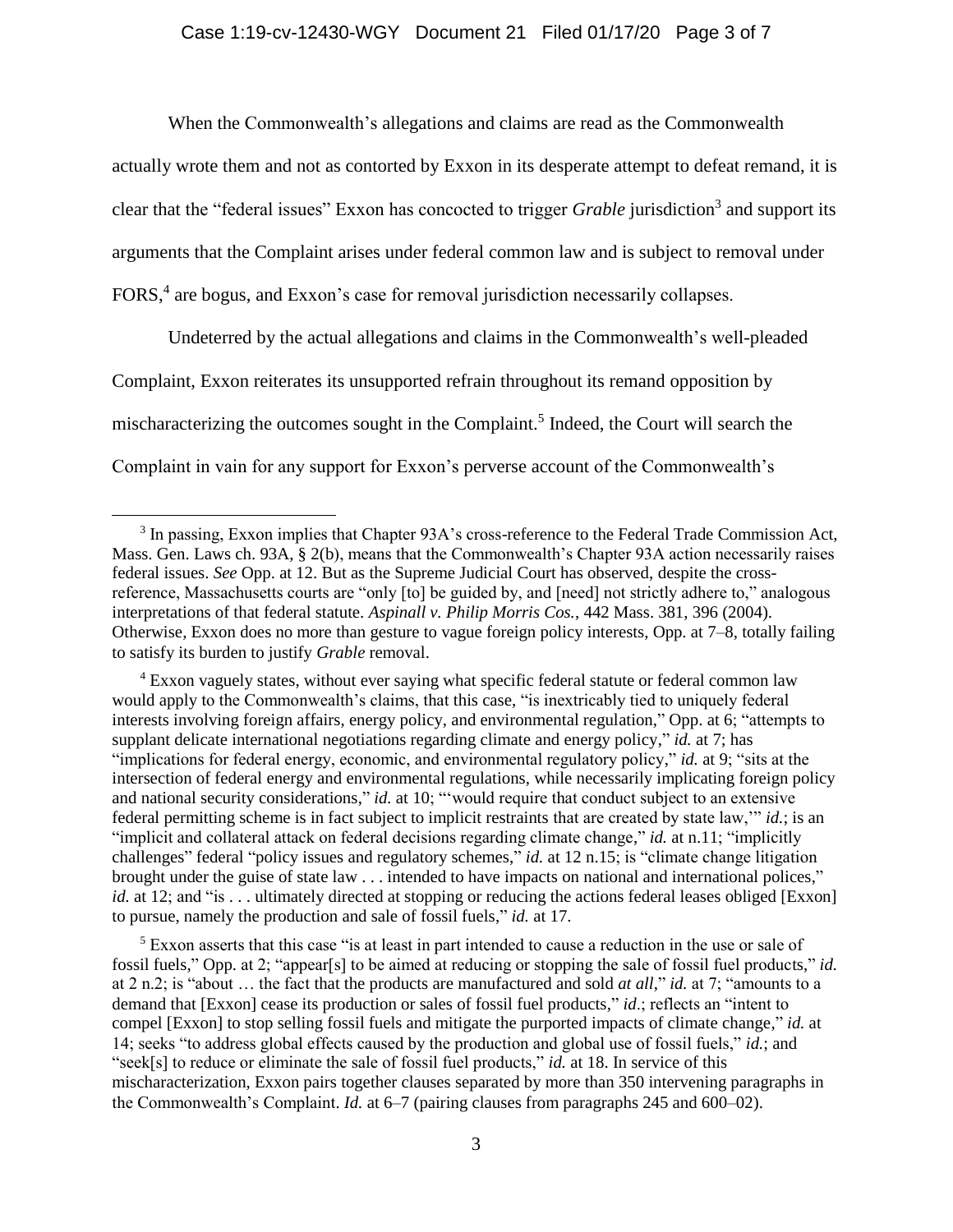#### Case 1:19-cv-12430-WGY Document 21 Filed 01/17/20 Page 4 of 7

objectives. The Complaint seeks solely Chapter 93A remedies to stop and penalize Exxon's *deception*, classic if not "garden variety" (*id*. at 10) state consumer protection relief. *See, e.g.*, Compl. ¶ 43 (seeking "comprehensive equitable remedies *to stop ongoing investor and consumer deceptions* by ExxonMobil and substantial monetary penalties for past misconduct" (emphasis added)); *see also id.* at 204–05 (Complaint's request for relief). For this reason, this case does not require any court to adjudicate, as Exxon also falsely claims, the "appropriate use" of Exxon's fossil fuel products, Opp. at 1; whether "substantially curtailing the use of fossil fuels is necessary," *id.* at 8 (quoting allegation using verbiage from Exxon's own 1984 document, *see*  Compl. ¶¶ 114, 811); "the careful balance Congress and federal agencies have struck between greenhouse gas regulation and the nation's energy needs," Opp*.* at 9; or whether "it is appropriate and safe to produce [and] sell … fossil fuels and determine what amount of greenhouse gas emissions are reasonable," *id.* at 14. Rather, in phrases Exxon misleadingly omits from its selective quotations, the Commonwealth actually alleges in its Complaint in relevant part that *Exxon had longstanding internal knowledge of certain climate change information* and that it made deceptive material misrepresentations and omissions regarding them in its communications with Massachusetts consumers and investors. 6 It is this deceptive advertising and marketing that the Commonwealth is seeking to stop, not the extraction, production, sale, or use of fossil fuels.

What Exxon is doing here is recycling, virtually wholesale, its flawed arguments against remand orders in certain removed state and municipal public nuisance lawsuits for climate-

<sup>6</sup> *See, e.g.*, Compl. ¶ 767 (cited in Opp. at 8, 11, 14) ("ExxonMobil's false and deceptive statements and omissions to Massachusetts investors and consumers are yet another means of avoiding the Company's reckoning with the clarion call of *the science the Company has long understood*" (emphasis added).); *id.* ¶ 811 (cited in Opp. at 8) ("*ExxonMobil also has had longstanding internal knowledge* that substantially curtailing the use of fossil fuels is necessary..." (emphasis added).).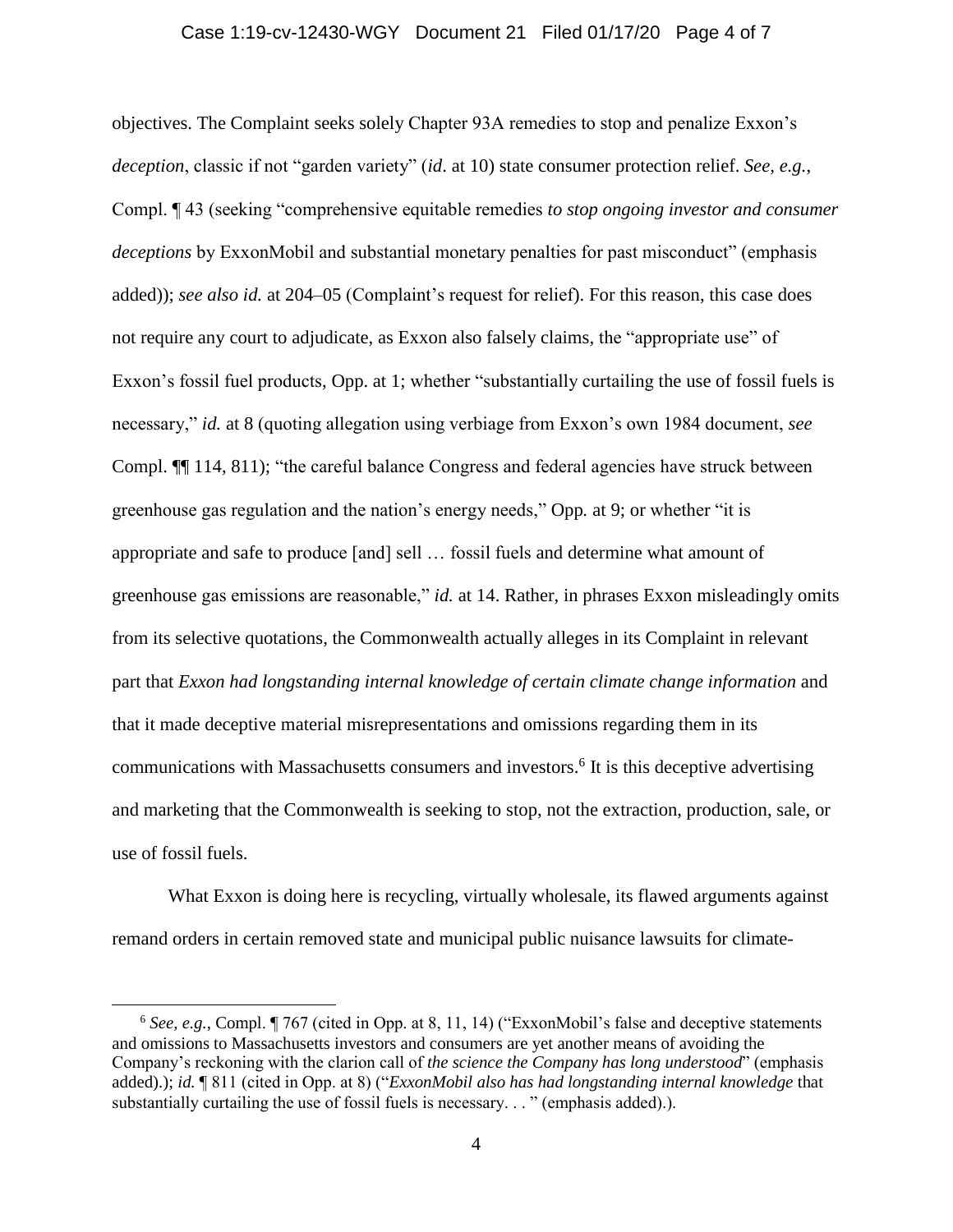<span id="page-4-0"></span>change damages.<sup>7</sup> Those arguments failed, which Exxon neglected to tell this Court in its removal notice. Now, having been confronted with their existence, Exxon primarily relies on existing appeals of those defeats without acknowledging that, in any event, the appeals are in starkly different cases that implicate theories and relief that do not appear in the Commonwealth's consumer and investor protection-based Complaint.<sup>8</sup> While those cases also concern climate change and the conduct of fossil fuel companies, they differ from the Commonwealth's Chapter 93A action here—not least in the number and variety of causes of action, the misconduct alleged, and the requested remedies.<sup>9</sup> Exxon's argument ignores these

 $<sup>7</sup>$  At times, Exxon's removal notice and remand opposition contain descriptions of the</sup> Commonwealth's Complaint that, in addition to being wrong, seem lifted from Exxon's arguments in those cases. *See, e.g.*, Opp. at 13, 14 (case seeks "relief for the interstate impacts of global greenhouse gas emissions" and "to address global effects caused by the production and global use of fossil fuels"); Br. of Exxon et al., *Rhode Island v. Shell Oil Prods. Co.*, No. 19-1818 (1st Cir. Nov. 25, 2019) (asserting that, in state-law public nuisance case, plaintiff Rhode Island seeks "to use state law to resolve claims based on Defendants' worldwide extraction and production of fossil fuels, and on global greenhouse gas emissions" (at 14) and "to address the alleged effects of this worldwide phenomenon" (at 1)).

<sup>&</sup>lt;sup>8</sup> Exxon is now appealing various district court orders remanding state-law public nuisance cases to state courts, including the District of Rhode Island's recent order in a public nuisance case filed by the State of Rhode Island in its state court. *Rhode Island v. Chevron Corp.*, 393 F. Supp. 3d 142 (D.R.I. 2019), *appeal docketed sub nom. Rhode Island v. Shell Oil Prods. Co.*, No. 19-1818 (1st Cir. Aug. 9, 2019). The Commonwealth, along with several states, recently filed an amicus brief in that appeal in support of Rhode Island, explaining why removal by the fossil fuel company defendants, including Exxon, was improper and addressing the infirmity of the companies' arguments for federal jurisdiction, which are very similar to Exxon's here. Br. of Mass. et al. as Amici Curiae, *Rhode Island v. Shell Oil Prods. Co.*, No. 19-1818 (1st Cir. Jan. 2, 2020).

<sup>9</sup> And of course, as the amici states pointed out in the *Rhode Island* case (discussed in note [8,](#page-4-0) *supra*), states including Massachusetts have "a legitimate interest in combating the adverse effects of climate change on their residents," despite the global nature of the crisis, and Massachusetts has enacted numerous state statutes and policies to address it. *Am. Fuel & Petrochem. Mfrs. v. O'Keeffe*, 903 F.3d 903, 913 (9th Cir. 2018); Br. of Mass. et al., *supra* note [8,](#page-4-0) at 3, 16–23. Those state statutes and policies are not at issue in this case. And climate change is but one of a wide variety of international and national problems harming Massachusetts residents, such as the subprime mortgage and opioid crises, that Commonwealth authorities have a long history of remedying under state laws and their police powers in state court, alongside distinct federal actions addressed to the same problems. *Id.* at 1–3.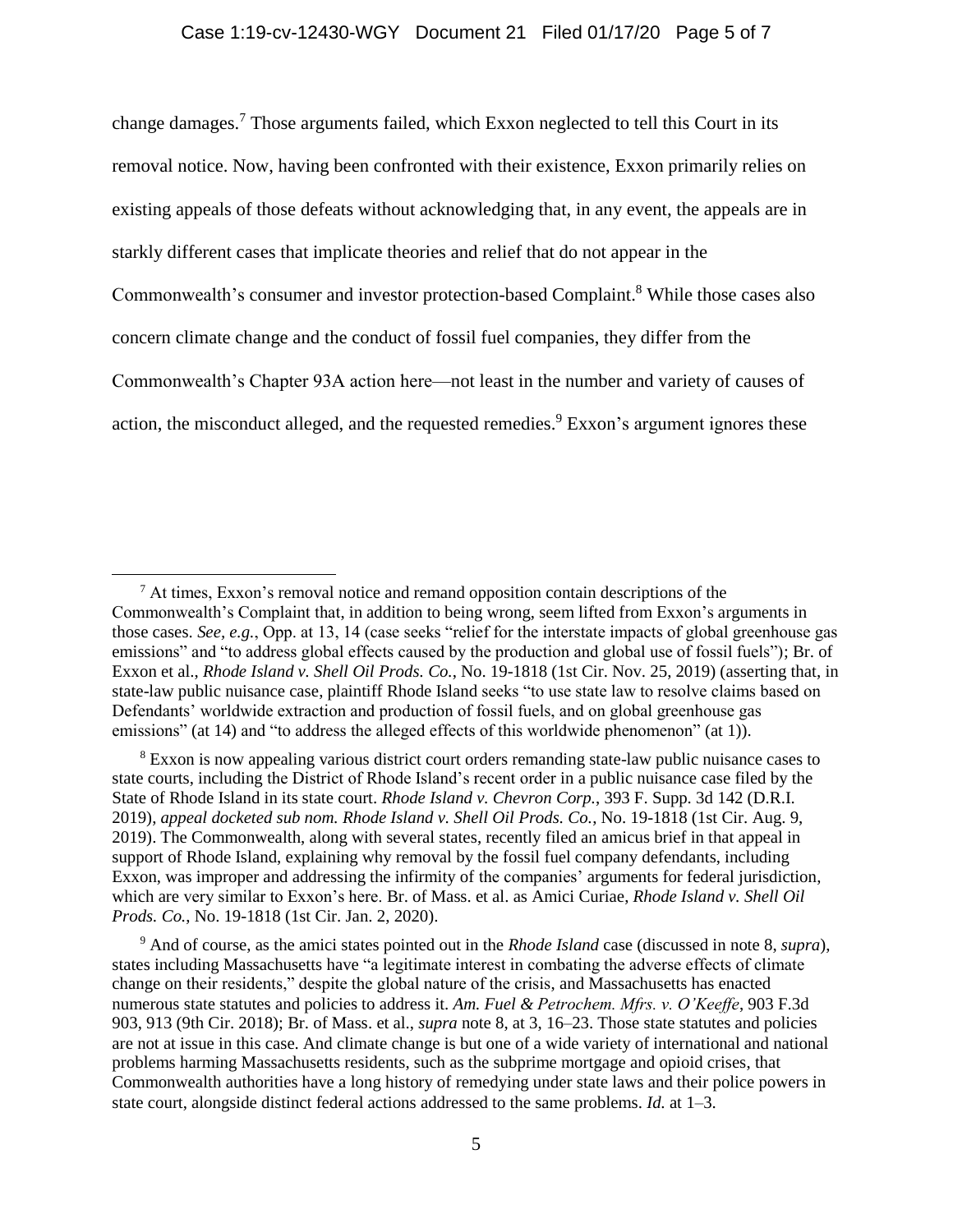#### Case 1:19-cv-12430-WGY Document 21 Filed 01/17/20 Page 6 of 7

obvious distinctions between this case and those public nuisance lawsuits. The Court thus should reject Exxon's inapt effort to defeat remand by mischaracterizing this case.<sup>10</sup>

For the reasons discussed above and in the Commonwealth's opening memorandum, removal was improper, and the Court should grant the Commonwealth's motion to remand this case to the Massachusetts Superior Court for Suffolk County.

<sup>&</sup>lt;sup>10</sup> Exxon's distinct, threadbare CAFA-removal argument is wholly without merit. Indeed, the one case Exxon cites that involved a state attorney general as a plaintiff (Opp. at 20) does not advance its argument because the attorney general in that case did *not* pursue a state consumer protection act-based claim. *See In re Katrina Canal Litig. Breaches*, 524 F.3d 700, 703 (5th Cir. 2008). Instead, "[t]he Attorney General of Louisiana [actually] filed a class action," *id.* at 702, and joined Louisiana citizens as plaintiffs, *id.* at 706. Thus, while that court did uphold removal due to the private plaintiff involvement, it expressly did not rule that removal would have been appropriate if the case had involved only a claim by the attorney general. *Id.* at 711–12. And, even then, the Fifth Circuit still instructed the district court on remand to consider "returning Louisiana to the state court while retaining the class suit" in light of Louisiana's strong sovereign interest in litigating its claims in its state courts. *Id.* at 712; *see also Washington v. Chimei Innolux Corp.*, 659 F.3d 842, 849 n.2 (9th Cir. 2011) (analyzing *Katrina Canal*). Exxon's other CAFA cases are not on point. *See, e.g.*, *Addison Automatic, Inc. v. Hartford Cas. Ins.*, 731 F.3d 740, 744 (7th Cir. 2013) (distinguishing *parens patriae* state law enforcement actions from class actions subject to CAFA removal).